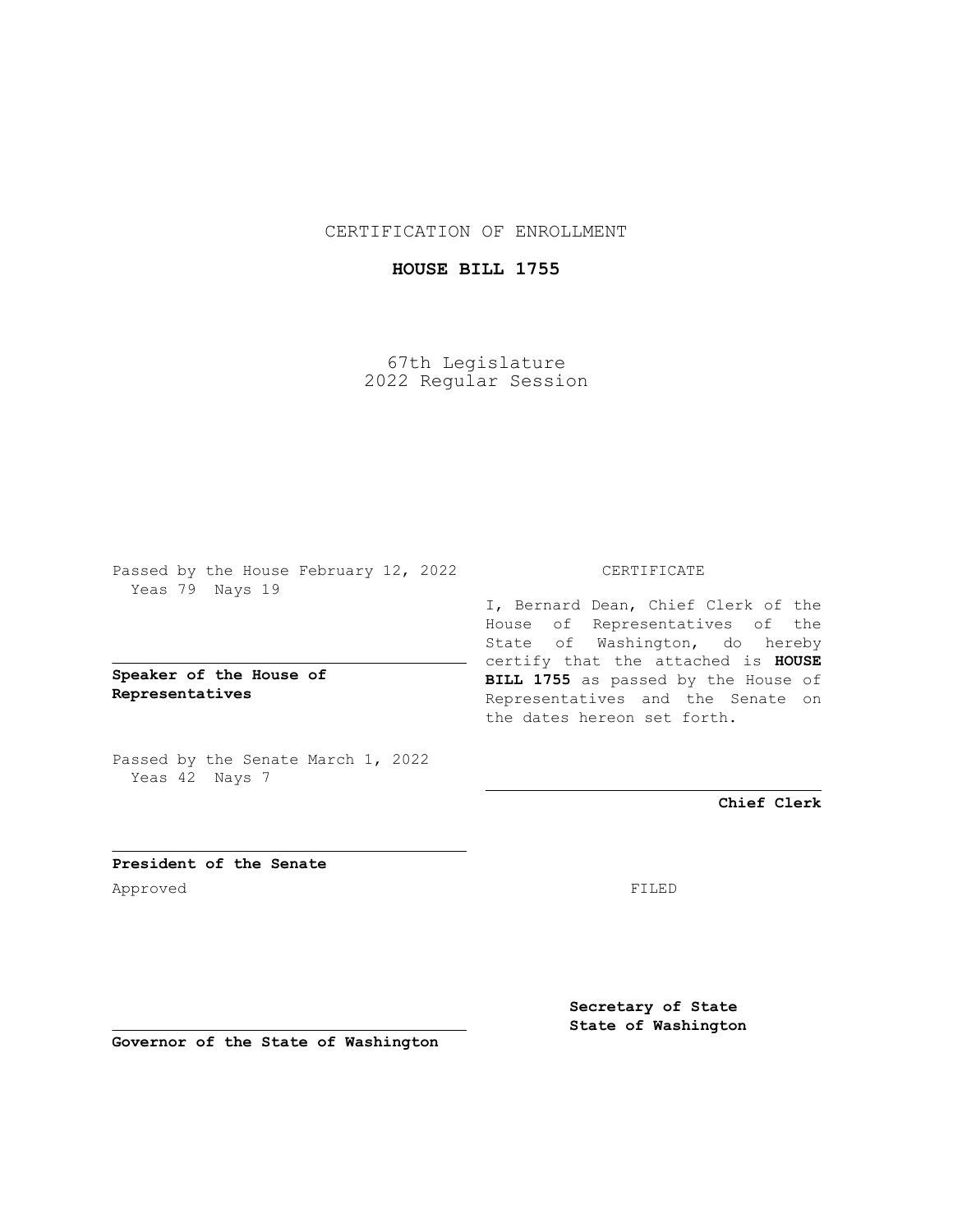## **HOUSE BILL 1755**

Passed Legislature - 2022 Regular Session

## **State of Washington 67th Legislature 2022 Regular Session**

**By** Representatives Peterson, Leavitt, Bateman, Davis, Gregerson, Wylie, Sullivan, Simmons, Slatter, Bergquist, Pollet, Riccelli, Ormsby, and Kloba; by request of Department of Social and Health Services

Prefiled 01/04/22. Read first time 01/10/22. Referred to Committee on Housing, Human Services & Veterans.

1 AN ACT Relating to temporary assistance for needy families time 2 limit extensions during times of high unemployment; and amending RCW 3 74.08A.010.

4 BE IT ENACTED BY THE LEGISLATURE OF THE STATE OF WASHINGTON:

5 **Sec. 1.** RCW 74.08A.010 and 2021 c 239 s 1 are each amended to read as follows:6

 (1) A family that includes an adult who has received temporary assistance for needy families for sixty months after July 27, 1997, shall be ineligible for further temporary assistance for needy 10 families assistance.

 (2) For the purposes of applying the rules of this section, the department shall count any month in which an adult family member received a temporary assistance for needy families cash assistance grant unless the assistance was provided when the adult family member was a minor child and not the head of the household or married to the 16 head of the household.

 (3) The department shall adopt regulations to apply the sixty- month time limit to households in which a parent is in the home and ineligible for temporary assistance for needy families. Any regulations shall be consistent with federal funding requirements.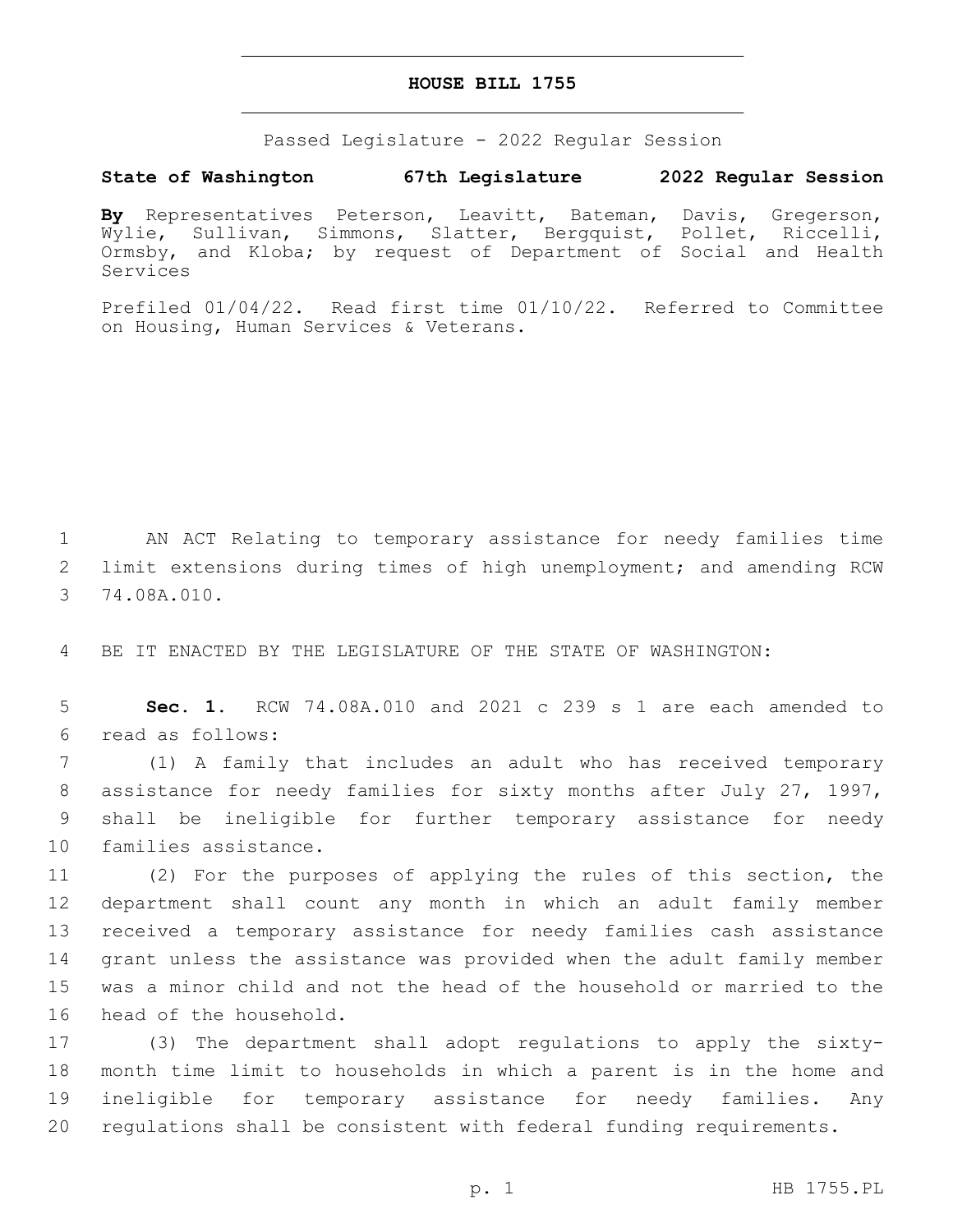(4) The department shall refer recipients who require specialized assistance to appropriate department programs, crime victims' programs through the department of commerce, or the crime victims' compensation program of the department of labor and industries.

 (5)(a) The department shall add to adopted rules related to temporary assistance for needy families time limit extensions, the following criteria by which the department shall exempt a recipient and the recipient's family from the application of subsection (1) of 9 this section:

10 (i) By reason of hardship, including when:

 (A) The recipient's family includes a child or youth who is without a fixed, regular, and adequate nighttime residence as described in the federal McKinney-Vento homeless assistance act (Title 42 U.S.C., chapter 119, subchapter VI, part B) as it existed 15 on January 1, 2020; (( $\Theta$ r))

 (B) The recipient received temporary assistance for needy families during a month on or after March 1, 2020, when Washington state's unemployment rate as published by the Washington employment security department was equal to or greater than seven percent, and the recipient is otherwise eligible for temporary assistance for needy families except that they have exceeded 60 months. The extension provided for under this subsection (5)(a)(i)(B) is equal to the number of months that the recipient received temporary assistance 24 for needy families during a month on or after March 1, 2020, when the unemployment rate was equal to or greater than seven percent, and is applied sequentially to any other hardship extensions that may apply 27 under this subsection (5) or in rule; or

28 (C) Beginning July 1, 2022, the Washington state unemployment rate most recently published by the Washington employment security department is equal to or greater than seven percent; or

 (ii) If the family includes an individual who meets the family violence options of section 402(A)(7) of Title IVA of the federal 33 social security act as amended by P.L. 104-193.

 (b) Policies related to circumstances under which a recipient will be exempted from the application of subsection (1) or (3) of this section shall treat adults receiving benefits on their own behalf, and parents receiving benefits on behalf of their child similarly, unless required otherwise under federal law.

 (6) The department shall not exempt a recipient and his or her family from the application of subsection (1) or (3) of this section